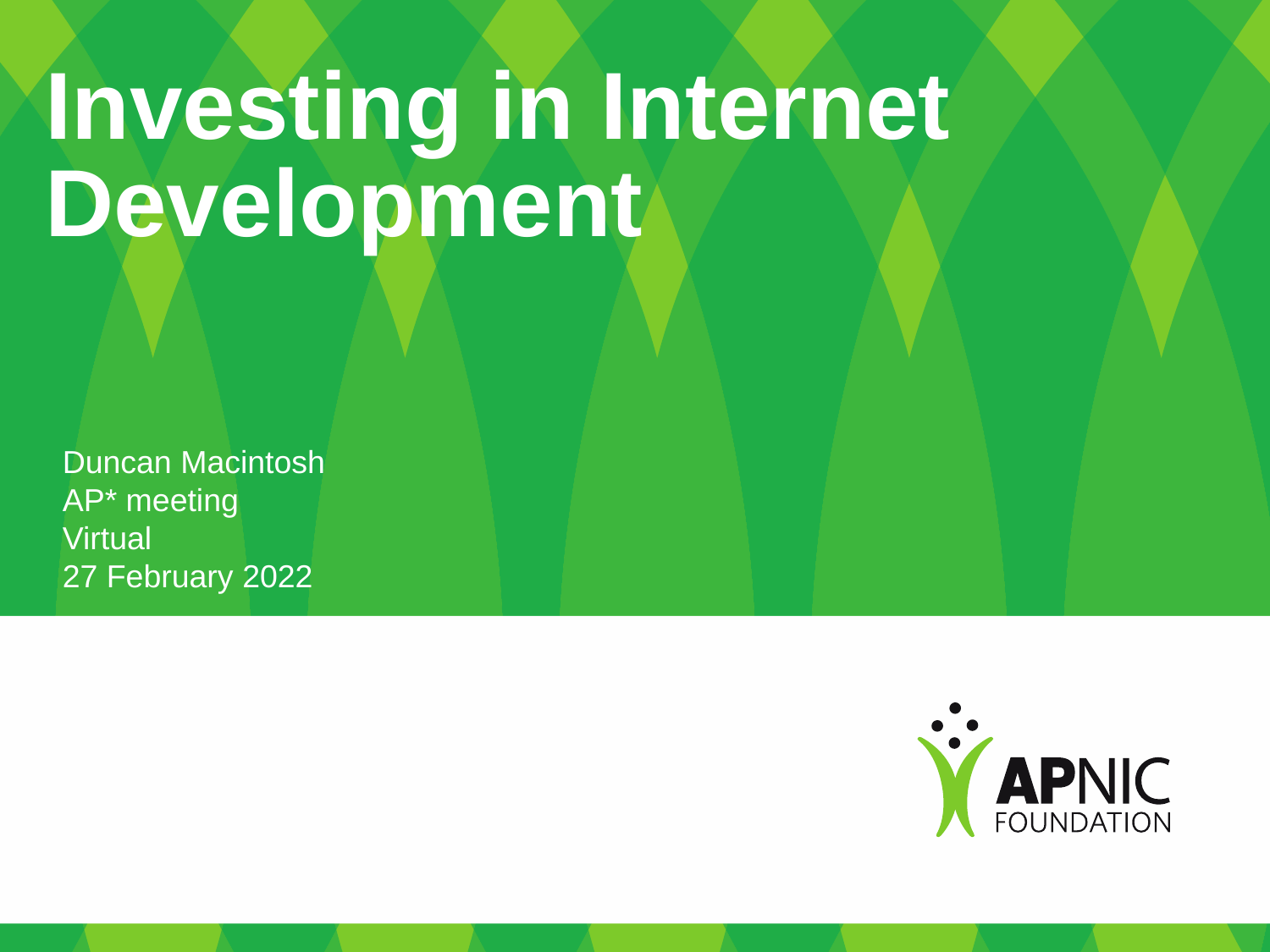## **Investing in Internet Development**

An opportunity for those organisations who are investing in the technical development of the Internet in the Asia Pacific to discuss/report their work

- Conference sessions
- BoFs
- SIGs
- And of course AP\*

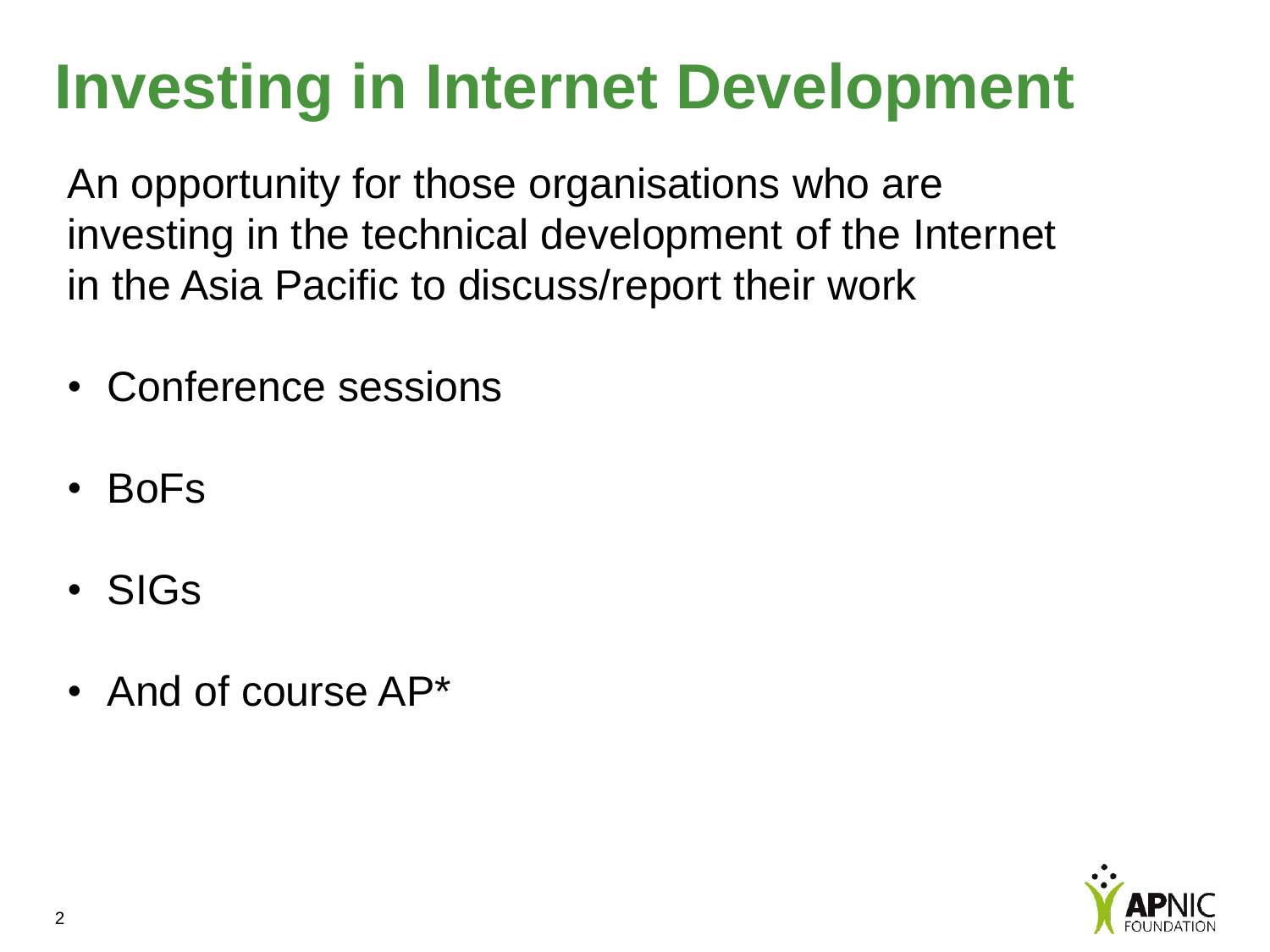#### **Conference sessions**

This year we have – to name a few:

- 1. Diversity in Tech
- 2. Network Operations
- 3. Securing Routing
- 4. APNIC Global Reports

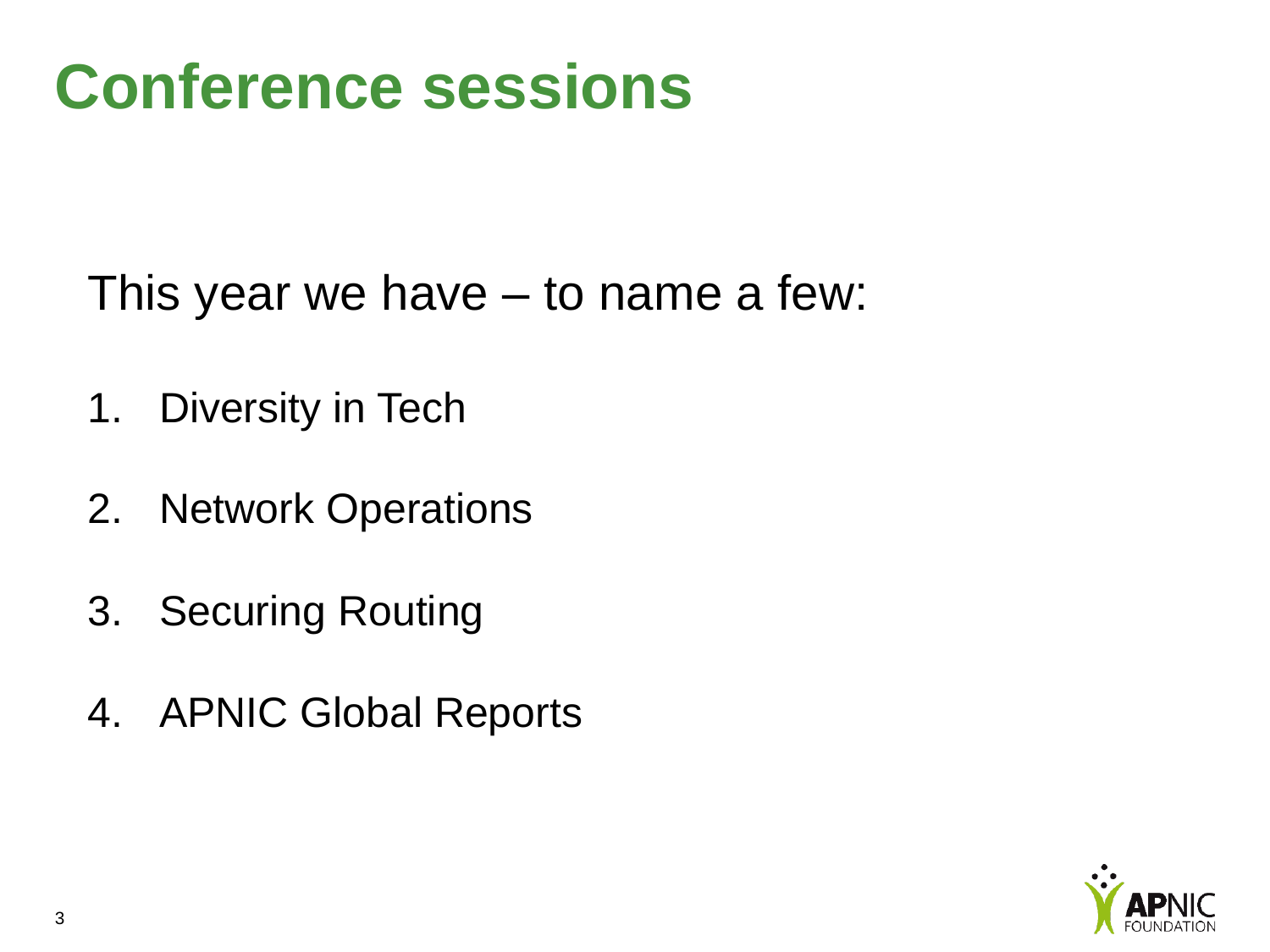### **What's a BoF**

- Informal meetings convened for a variety of purposes such as exchanging information and discussing new ideas or particular issues.
- Proposed and convened at short notice; no formal requirement for submission of papers or posting to mailing lists
- The results of BOFs are reported to the Member Meeting session of each APNIC Meeting.
- BOFs serve as a means to conduct ad hoc and informal meetings, and also as a useful means to gauge interest in a particular topic or idea before the establishment of a new SIG.

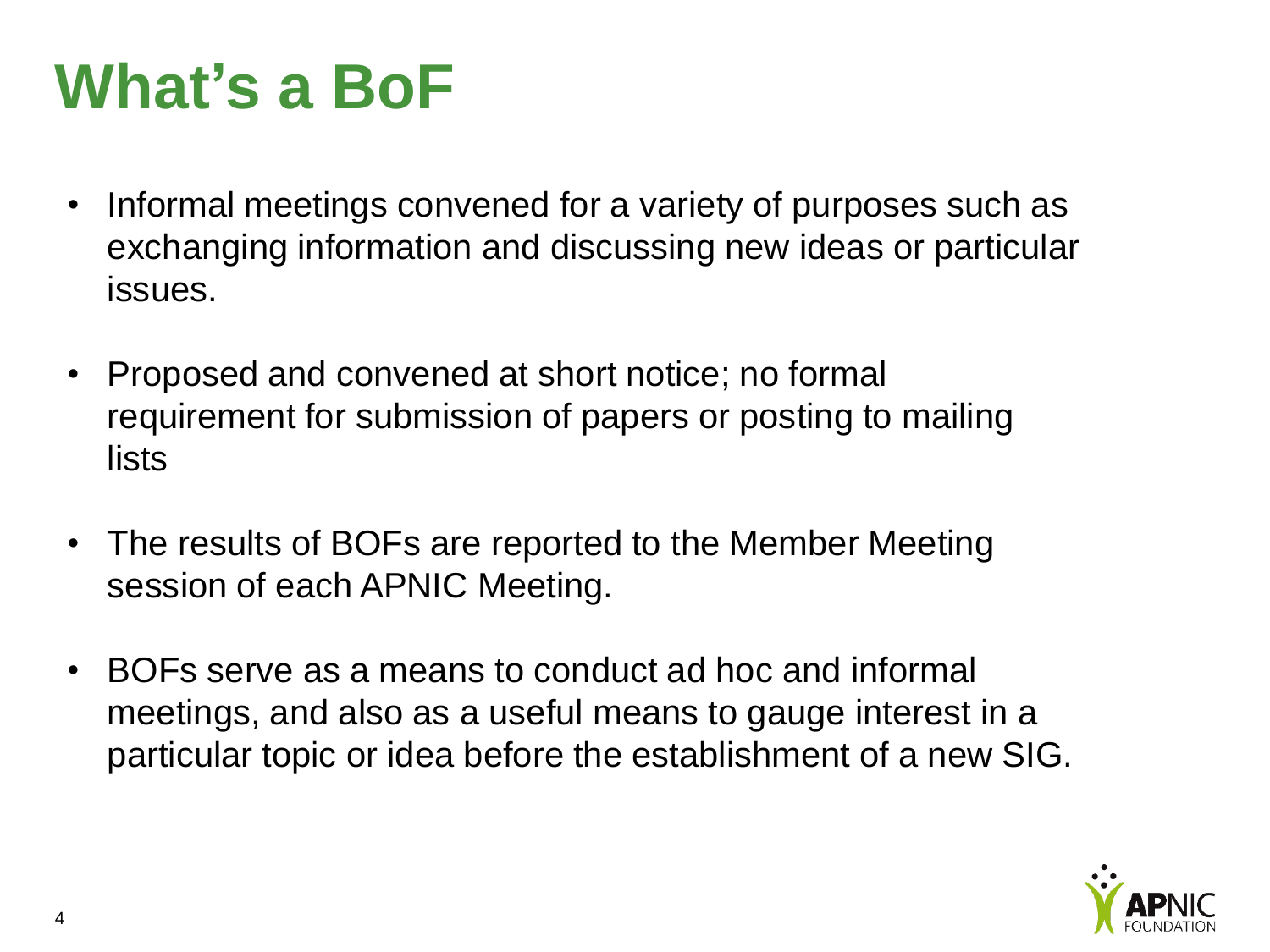#### **BoFs this week**

- 1. APRICOT NOG Organisers BoF
- 2. APNIC Vulnerability Reporting BoF
- 3. SWITCH SEA: Fostering Diversity and Gender Empowerment in Technical Leadership of the Internet Industry in Southeast Asia (BoF)

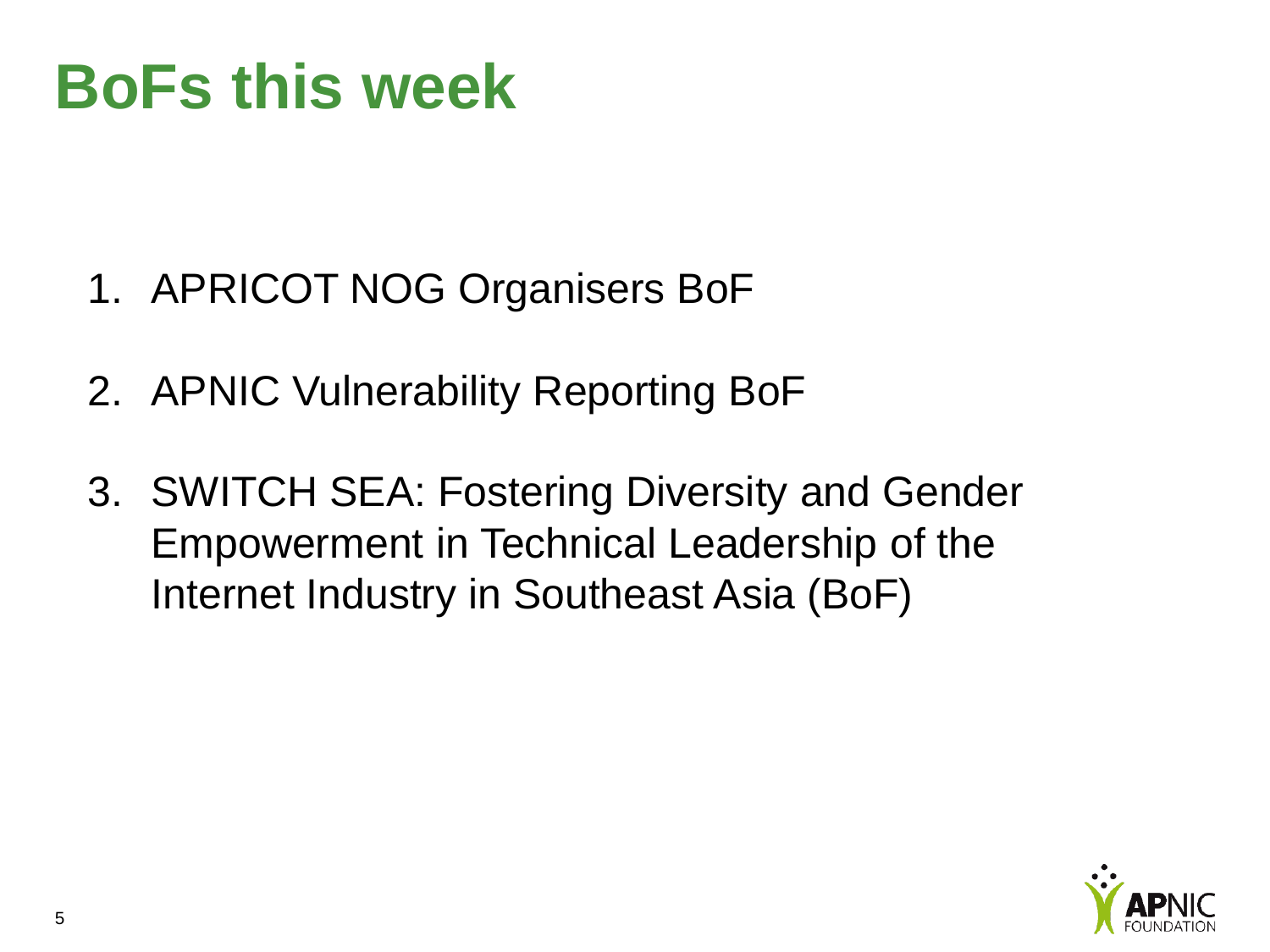#### **What's a SIG?**

- Special Interest Groups (SIGs) provide an open public forum to discuss topics of interest to the Internet community in the Asia Pacific region.
- Face-to-face SIG meetings are held at APNIC Meetings, which are held twice per year.
- SIGs are chaired by members of the community with relevant knowledge and expertise.

https://www.apnic.net/community/participate/sigs/

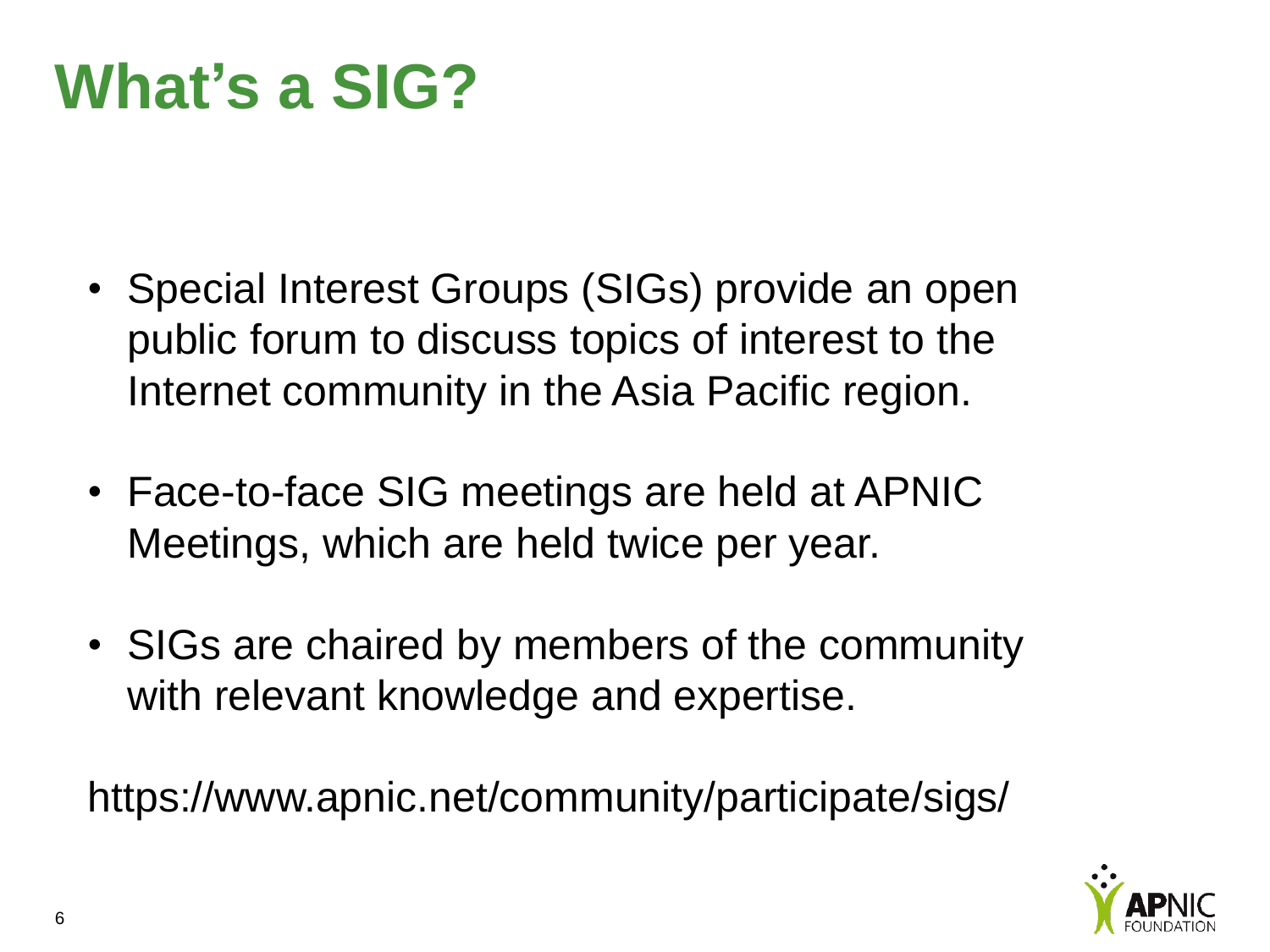#### **Active SIGs**

- 1. [Policy SIG:](https://www.apnic.net/community/policy/policy-sig/) Matters relevant to APNIC's Policy Development Process.
- 2. [Cooperation SIG:](https://www.apnic.net/community/participate/sigs/cooperation-sig/) Matters relevant to broader Internet issues like Public Policy and Internet Governance.
- 3. [Routing SIG](https://www.apnic.net/community/participate/sigs/routing-security-sig/): A platform to discuss the operational issues and best practices to secure global Internet routing.
- 4. [National Internet Registry \(NIR\) SIG](https://www.apnic.net/community/participate/sigs/nir-sig/): Matters relevant to NIRs

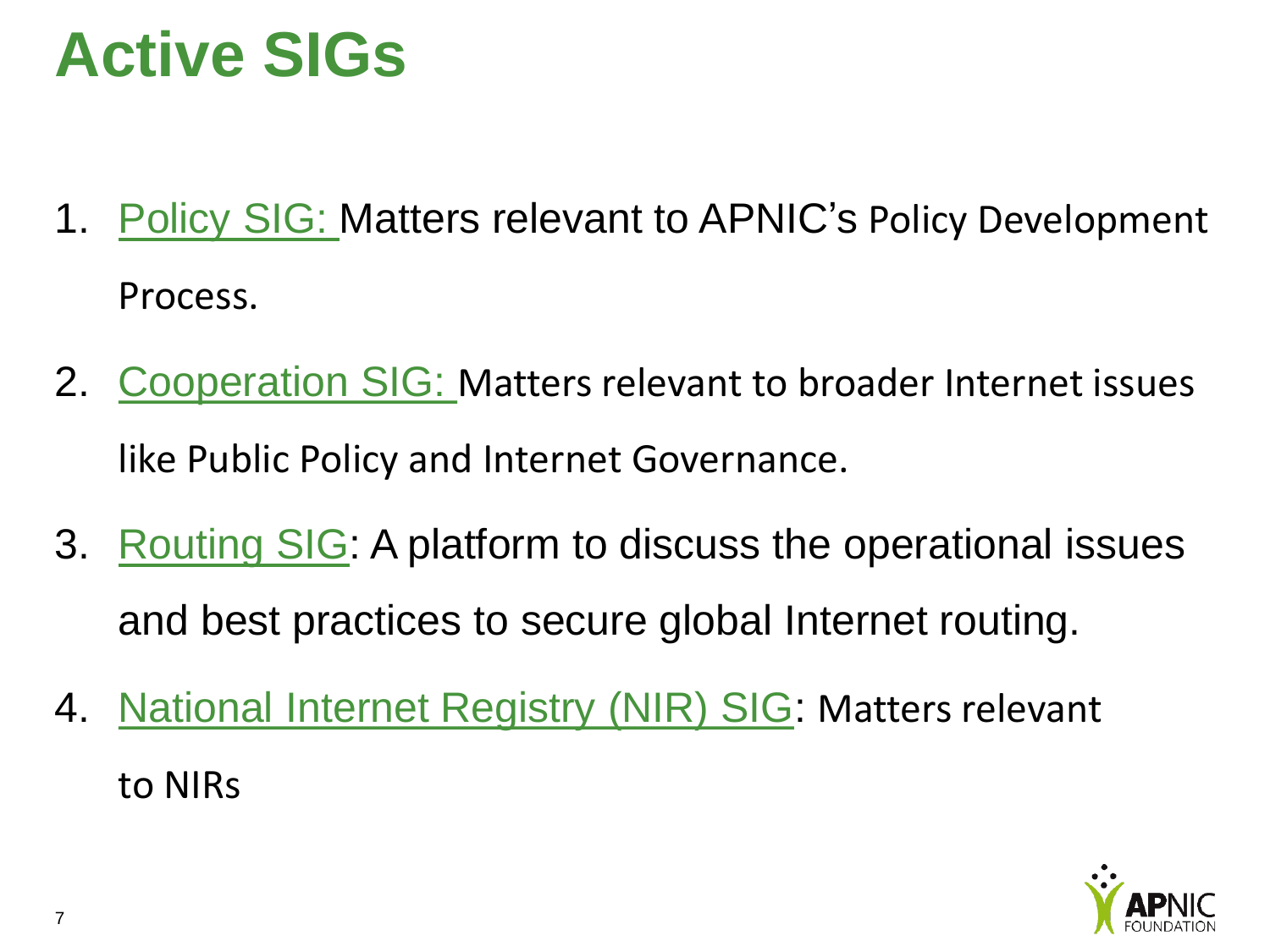## **Investing in Internet Development**

Possible subject areas:

- 1. The activities of organisations investing in the technical development of the Internet in the Asia Pacific
- 2. Opportunities to invest in the technical development of the Internet in the Asia Pacific
- 3. Issues involved in investing in the technical development of the Internet in the Asia Pacific